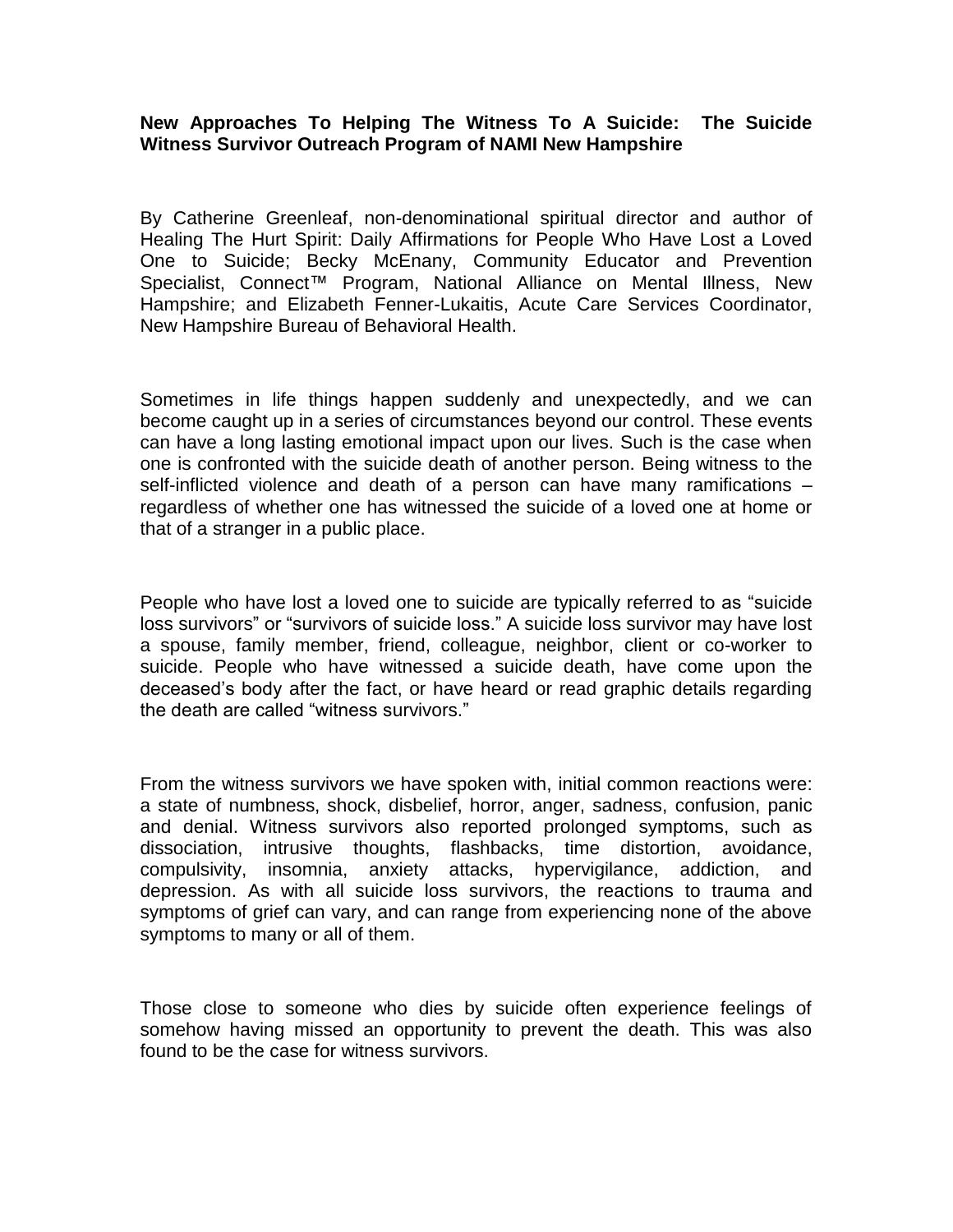Witness survivors encompass many different people and circumstances. As Pat Rainboth, a NH witness survivor, shares, "Witnessing a suicide, or discovering the body, whether it be a loved one or a stranger, leaves a picture in your mind that dims very slowly and never fully disappears. It is important to talk about what you have seen in the early days (with a qualified professional) when the impact is strong. The experience may be life changing."

After a number of suicide deaths at very public locations in both New Hampshire and Vermont in 2011, a state resident and survivor of multiple suicide losses became concerned about the effects these deaths might have on passersby and on the general public exposed to the resulting media coverage.

There was concern that without some outreach effort or education, these unique survivors would feel isolated, and could perhaps in time become vulnerable to their own suicidal ideation. There was also recognition that many of these witness survivors may not be identifiable, such as a person who continues driving after witnessing a suicide or a person who does wait for emergency responders but leaves once the police report is filled out.

Based on her concern for these people and the worry this might be happening elsewhere around the region, she reached out to the Connect™ Program at the New Hampshire Chapter of the National Alliance on Mental Illness (NAMI NH).

The NAMI NH Connect™ Suicide Prevention and Intervention Program was one of the first groups of suicide prevention programs listed on the National Best Practice Registry in 2007, and NAMI NH's Connect ™ Postvention and SurvivorVoices™ (a speaking program for survivors of suicide loss), have both since been added to the registry.

Connect™ collaborates with survivors of suicide loss, local and national organizations, and federal and state agencies to provide suicide loss survivor support in New Hampshire and agreed that witness survivors were an important group that needed to be recognized and helped. Additional members from the New Hampshire Bureau of Behavioral Health and a local victim's assistance group, Victim's Inc., were invited to collaborate and a workgroup was formed.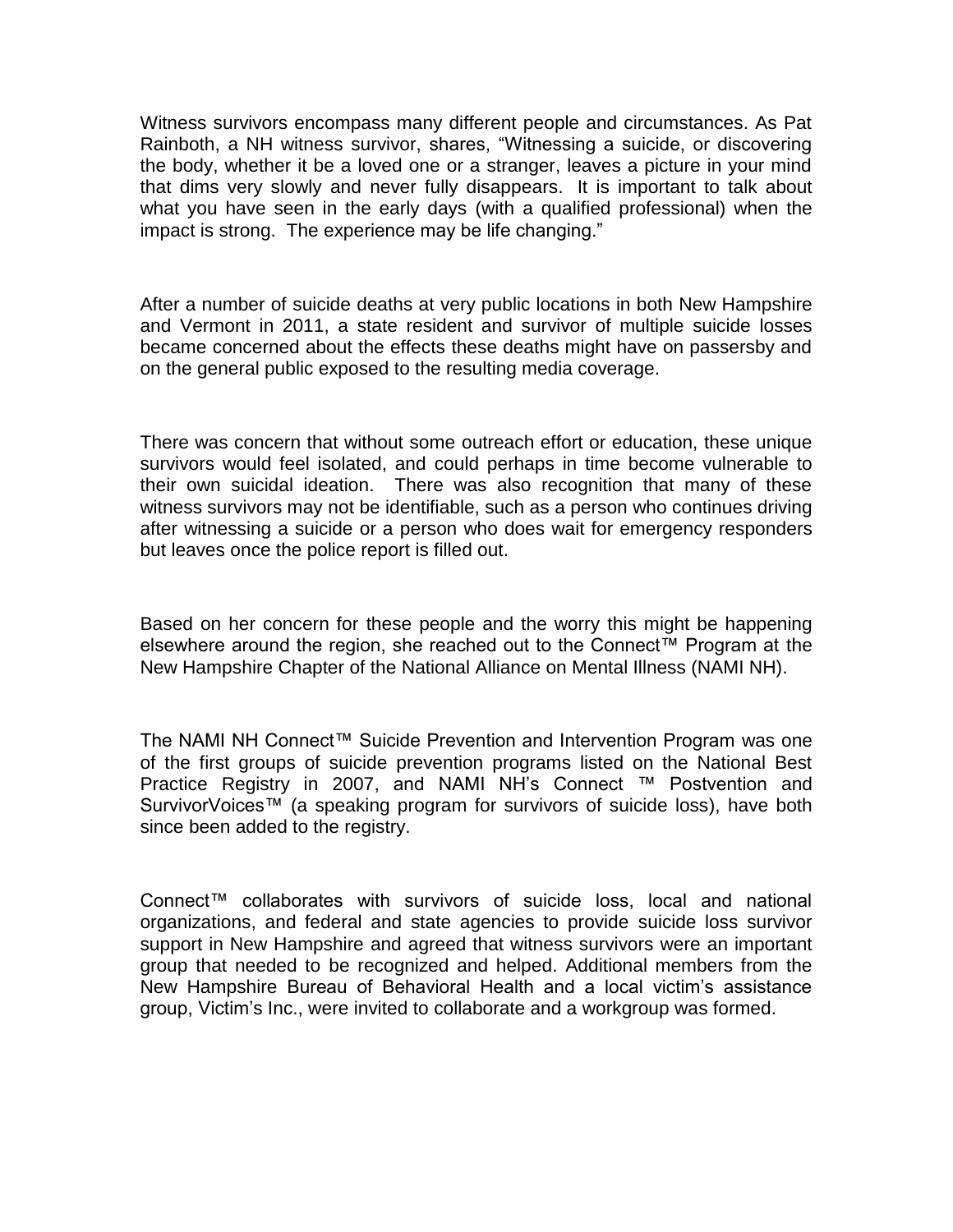At the onset, the workgroup explored how helping resources could be made available to witness survivors. Three methods were identified: 1) encourage media to include helping resources for witness survivors whenever they are printing a story involving suicide; 2) create a wallet-sized card of helping resources and ask first responders, emergency departments, community mental health centers, faith leaders, etc. to give them out to witness survivors at both the scene of a suicide and afterward (for example: an individual may come into the emergency department complaining of chest pains and other symptoms of what may later turn out to be a panic attack and not a cardiac condition. ED staff, upon learning that this patient witnessed a stranger die by suicide twelve hours earlier, would then be able to give the patient one of these wallet cards. The card would list common reactions of the witness survivor, so the patient would see anxiety and breathlessness are normal. The wallet card would also offer websites where the patient could find additional resources; and 3) add a Witness Survivor Outreach Program Resource Page to the NAMI NH Connect website: [http://www.theconnectprogram.org/survivors/surviving-suicide-loss.](http://www.theconnectprogram.org/survivors/surviving-suicide-loss) This page will offer information on how to get screened for a potential diagnosis of posttraumatic stress disorder (PTSD). The page will also provide information on how to find therapists who are qualified to counsel witness survivors, as well as the various modalities employed, such as Cognitive Behavioral Therapy (CBT).

Topics of discussion between members of the workgroup included how attending a suicide loss survivor support group could be helpful to the witness survivor and how important it was to have a skilled group facilitator to help the witness survivor feel comfortable in a group setting, which may comprise a mixture of family members, friends, and other witnesses to public suicides.

Also discussed was how helpful the witness survivor could be to other members of a suicide loss survivor support group since the witness survivor can offer unique information to other survivors who did not witness their loved one's suicide.

Further discussions explored the possibility of providing helping resources to members of law enforcement, the New Hampshire Fish & Game department and other individuals who may also find themselves in the unfortunate position of finding someone deceased by suicide.

As the workgroup began exploring how to better help witness survivors, it became clear a working definition of "witness survivors" was needed. The following breakdown defines the "witness survivor" under several categories.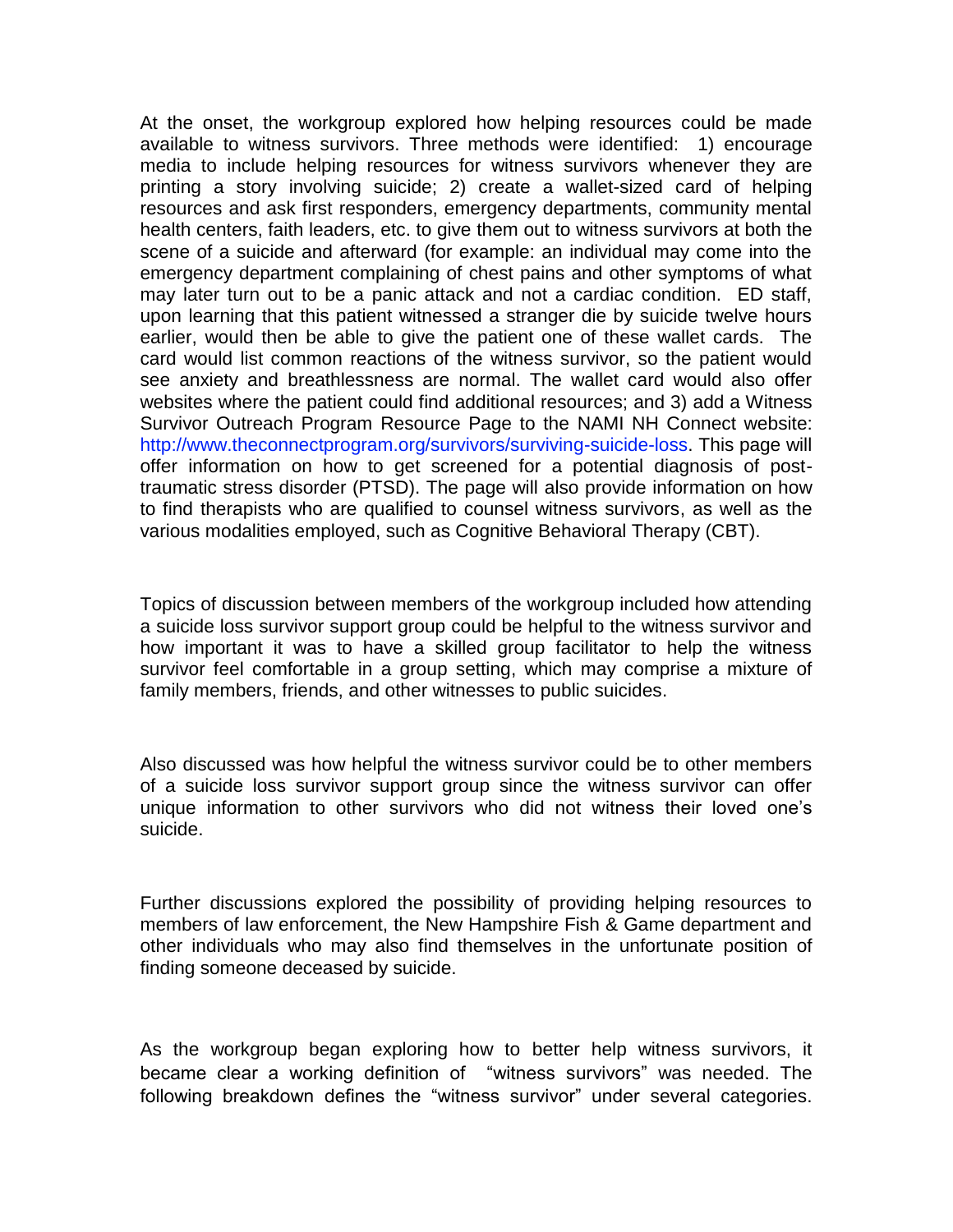Accompanying each category of "witness survivor," a New Hampshire witness survivor has added his or her own personal experience in order to help better describe the feelings and needs of each category:

**1.Someone who witnesses a suicide death of a loved one or a stranger.**  Witnessing the death of a loved one understandably adds another layer of emotional trauma to the grief process. Likewise, witnesses who happen upon a complete stranger taking his or her own life may also experience similar emotional trauma.

**"**I had no idea who he was, but he changed my life forever. I was on my way to work in the morning, and I was in the wrong place at the wrong time. I can remember screaming as loud as I could, but not being able to hear my own voice. The young girl standing beside me was also a witness to the suicide and she crumpled to the ground and had to be carried away on a stretcher. I never found out what happened to her. But some part of me secretly wished that I, too, could have had an instantaneous nervous breakdown and been taken care of by others. Instead, I attempted to soldier on. I went to work and lasted about two hours. That was when my boss gently told me I needed to go home. I was just sitting at my desk, staring straight ahead. I couldn't function. I don't remember it, but I found out later my boss drove me home and even made me some dinner to eat. I didn't know there were resources for someone like me, who had witnessed the suicide of a complete stranger. So I just kept trying to get through each day. After about six months, I knew I was in trouble. I was experiencing compulsive hand washing and cleaning. Time seemed to speed up and slow down in crazy patterns. I had chronic insomnia where I didn't sleep for weeks at a time. I finally got help and was diagnosed with post-traumatic stress disorder. I then joined a private suicide loss support group and that's when my life took a turn for the better. Being able to share my feelings and thoughts with others was what started to take the heavy weight off my mind." -–Catherine Greenleaf, witness survivor

**2. Someone who discovers the body of a loved one or a stranger after a completed suicide.** Since many people who die by suicide take their lives at home, (research shows 75% of Americans die by suicide at home; 23% of those suicides at home are witnessed by at least one family member) it is not uncommon for a family member or friend to discover the body. Additionally, a first responder like a police officer or paramedic or a complete stranger may discover the body. All of these situations can deeply affect the person who discovers the deceased --whether or not the person who died was known to them.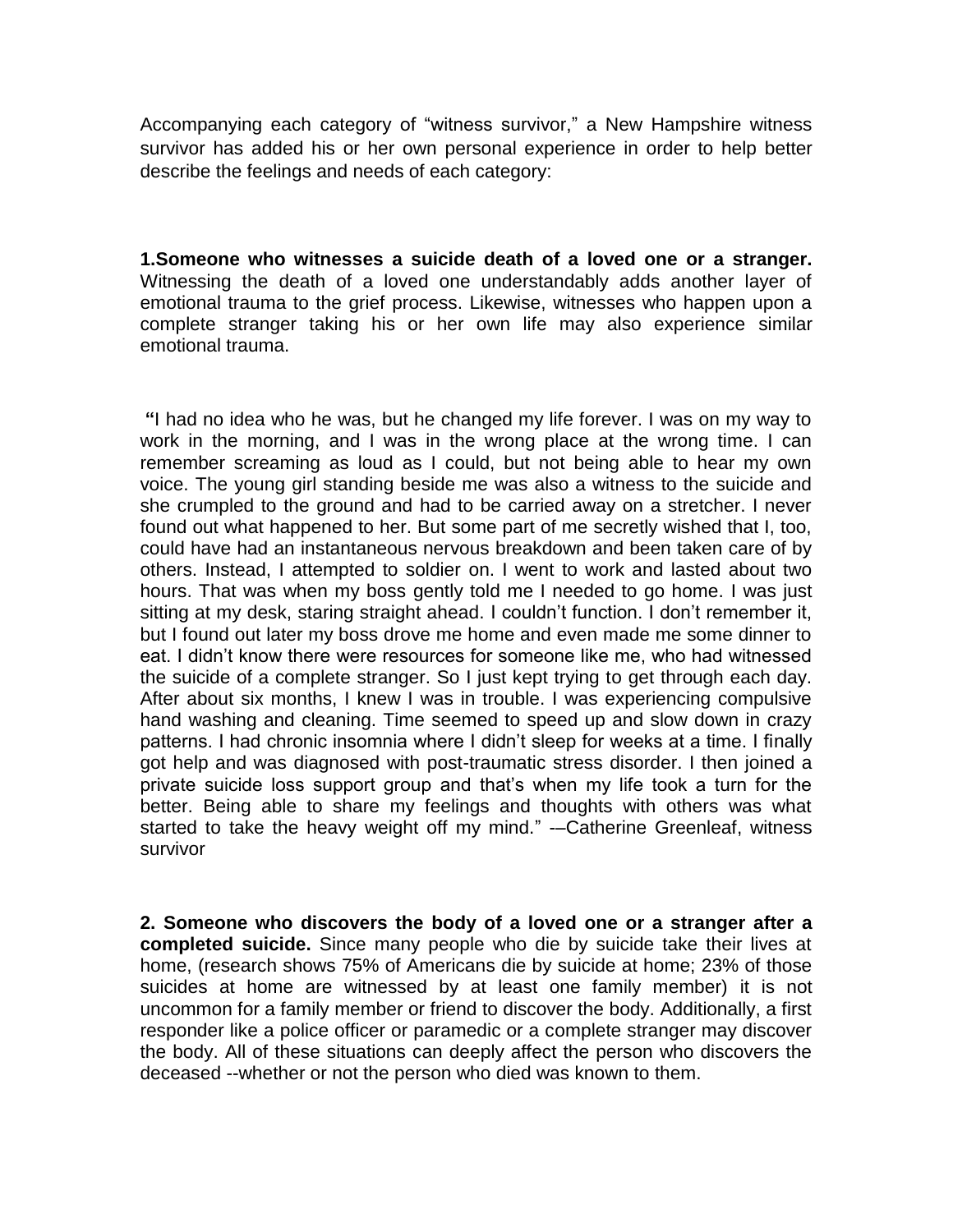"As I came around the front of the building, I noticed a man sitting very still. As I came closer, I began to take in all the details around the site. My first thought was that it was some awful hoax set up by local teenagers. It was surreal and I stepped back, unable to comprehend the truth of what I was seeing. I returned to a place a little bit away and called 911. I was in shock. The dispatcher had me remain at the site until the police arrived. When they arrived, they went to check out the scene. By then I was just praying that it was a hoax. When they returned to me, I asked one of the officers, "Please tell me it is a hoax." He compassionately shook his head. As he turned away I fell to my knees. I stumbled back into the office and was sobbing. Later, at home, I went right to bed in a fetal position and just cried and prayed and shook. I was told by both my pastor and the Bishop that I must make an appointment with a counselor to process the event. I found it very helpful to process with a counselor who was used to handling trauma. Over the course of the next few days, details continued to come back to me that traumatized me even more. It took several days before all the facts fell into place.

My recovery was in stages. I prayed for this man and for healing for his family. I also was able to pray a special prayer I had learned from a book called *Unbound* by Neal Lozano. Finally, I knew that I must see a picture of this man when he had been well. I searched the web for his obituary for the first week. Two weeks after the event, I felt called to go to the web again and I found his picture with the obituary and learned of his family. I saved the picture to my phone and continued to pray for him and his family. This was very healing. It was good to see his face. My faith and faith community have sustained me through all of this. The counselor told me that the most helpful thing I had done for myself was my gratitude, understanding that there had been a reason for the experience. I am grateful to my pastor and bishop for insisting that I process the event with a counselor." Anonymous, New Hampshire witness survivor

## **3. Someone who hears or reads graphic details of the suicide of a loved one or a stranger.**

"Although I did not witness the death of my friend nor find his body, his death was described in such great detail to me that it bothered me for a long time. I could picture the place he died and I envisioned his body

almost as if it were a flashback to something I had seen. I could even hear the sounds in my head of what I imagined had occurred. When someone one else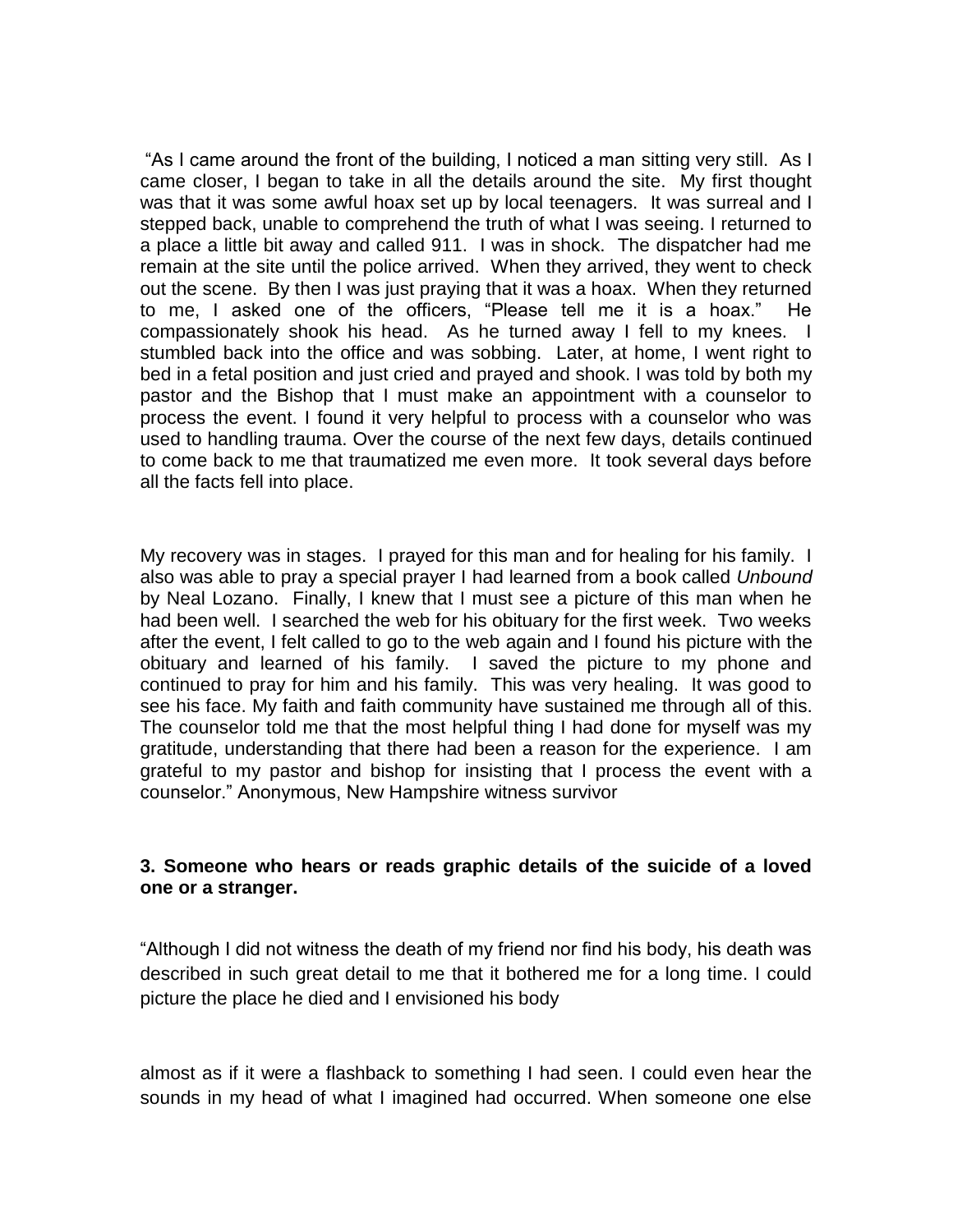shared details of their loved one's death with me, I would flashback to the image that I had of my friend in my head. I would start shaking and would have to remind myself over and over that they were not talking about him. The passage of time and talking about it with a few close people who understand has helped me". Anonymous, New Hampshire suicide loss survivor.

**ENDING ON A NOTE OF INSPIRATION** (written by a New Hampshire witness survivor who found her loved one after his death by suicide)

As a witness survivor it is so very important to realize that no matter what you are feeling and experiencing, it is valid!

Many people seek treatment right away and then stop because they feel it has been long enough and they should feel better, or did not get help dealing with this situation and feel it is too late to start asking for assistance now. This is not true. Society plays a role in this, often causing people to try to tell us how we should feel or where we should be in our grief healing by a certain point in time.

It was quite some time after my experience as a witness survivor before I found the support I needed. I was made to feel guilty that so much time had passed and I was told I should be coping better.

Listen to your heart. Only you have the images that invade your sleepless nights and cannot be removed. Only you feel frightened to be alone. Only you have whatever troubles you feel. Take care of yourself. Be true to yourself and brave enough to accept support and guidance.

I found the S.O.S. (Survivors of Suicide) Support Group to be the greatest strength for me. My therapist had not experienced what I had and I could not talk about it with her. My family and friends were very supportive, but I could not speak openly about this with them. Other people in groups had losses, but had not been a witness survivor. This is another completely different facet of losing a loved one that I could only share with people who had experienced the same thing. Hearing their stories made me embrace their situations and feel for them as well. Helping and sharing with others is what has helped me.